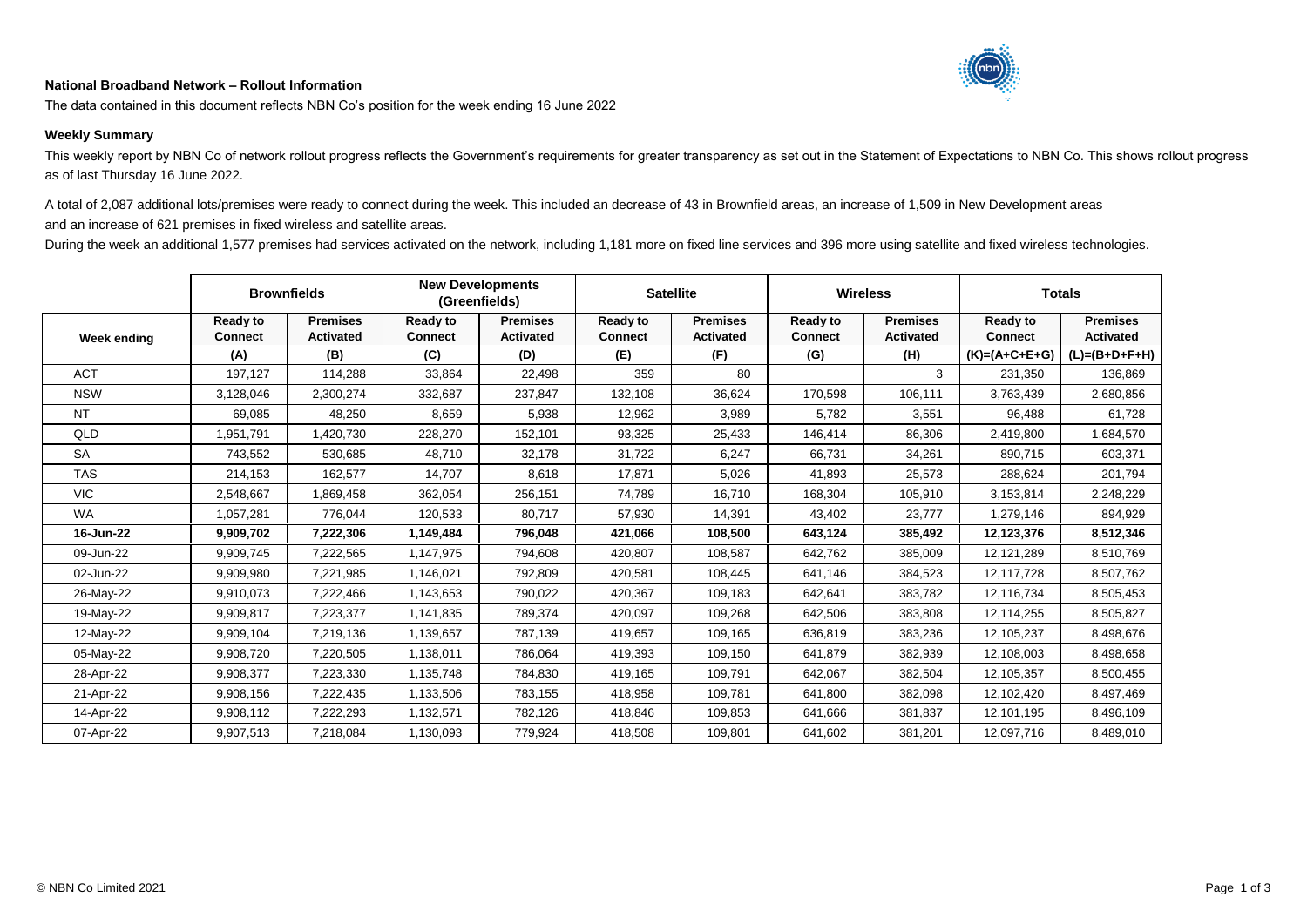## **National Broadband Network – Rollout Information**

The data contained in this document reflects NBN Co's position for the week ending 16 June 2022



|             |                                   | <b>Brownfields</b>                  |                                   | <b>New Developments</b><br>(Greenfields) |                                   | <b>Satellite</b>                    |                                   | <b>Wireless</b>                     |                                   |                                     |
|-------------|-----------------------------------|-------------------------------------|-----------------------------------|------------------------------------------|-----------------------------------|-------------------------------------|-----------------------------------|-------------------------------------|-----------------------------------|-------------------------------------|
| Week ending | <b>Ready to</b><br><b>Connect</b> | <b>Premises</b><br><b>Activated</b> | <b>Ready to</b><br><b>Connect</b> | <b>Premises</b><br><b>Activated</b>      | <b>Ready to</b><br><b>Connect</b> | <b>Premises</b><br><b>Activated</b> | <b>Ready to</b><br><b>Connect</b> | <b>Premises</b><br><b>Activated</b> | <b>Ready to</b><br><b>Connect</b> | <b>Premises</b><br><b>Activated</b> |
|             | (A)                               | (B)                                 | (C)                               | (D)                                      | (E)                               | (F)                                 | (G)                               | (H)                                 | $(K)=(A+C+E+G)$                   | $(L)=(B+D+F+H)$                     |
| 31-Mar-22   | 9,907,298                         | 7,213,830                           | 1,128,219                         | 777,845                                  | 418,251                           | 110,385                             | 641,440                           | 380,556                             | 12,095,208                        | 8,482,616                           |
| 24-Mar-22   | 9,906,753                         | 7,211,259                           | 1,126,494                         | 775,686                                  | 418,089                           | 110,478                             | 639,388                           | 380,149                             | 12,090,724                        | 8,477,572                           |
| 17-Mar-22   | 9,906,203                         | 7,206,562                           | 1,123,940                         | 773,363                                  | 418,003                           | 110,359                             | 632,289                           | 379,593                             | 12,080,435                        | 8,469,877                           |
| 10-Mar-22   | 9,905,807                         | 7,202,686                           | 1,121,689                         | 771,204                                  | 417.794                           | 110,270                             | 636,474                           | 379,172                             | 12,081,764                        | 8,463,332                           |
| 03-Mar-22   | 9,905,070                         | 7,200,819                           | 1,118,997                         | 769,385                                  | 417,744                           | 110,252                             | 640,515                           | 378,792                             | 12,082,326                        | 8,459,248                           |
| 24-Feb-22   | 9,904,753                         | 7,199,992                           | 1,116,087                         | 767,950                                  | 418,751                           | 110,854                             | 639,019                           | 378,452                             | 12,078,610                        | 8,457,248                           |
| 17-Feb-22   | 9,904,683                         | 7,194,564                           | 1,114,032                         | 765,904                                  | 418,435                           | 110,809                             | 638,581                           | 377,883                             | 12,075,731                        | 8,449,160                           |
| 10-Feb-22   | 9,905,036                         | 7,187,420                           | 1,110,931                         | 763,800                                  | 418,213                           | 110,803                             | 639,369                           | 377,136                             | 12,073,549                        | 8,439,159                           |
| 03-Feb-22   | 9,904,354                         | 7,179,779                           | 1,108,671                         | 761,494                                  | 418,086                           | 110,662                             | 639,219                           | 376,339                             | 12,070,330                        | 8,428,274                           |
| 27-Jan-22   | 9,903,959                         | 7,177,062                           | 1,105,727                         | 759,415                                  | 417,943                           | 111,187                             | 638,920                           | 375,731                             | 12,066,549                        | 8,423,395                           |
| 20-Jan-22   | 9,903,677                         | 7,171,868                           | 1,104,179                         | 757,464                                  | 417,865                           | 111,089                             | 638,720                           | 375,197                             | 12,064,441                        | 8,415,618                           |
| 13-Jan-22   | 9,903,410                         | 7,164,549                           | 1,102,541                         | 755,031                                  | 417,998                           | 110,888                             | 638,393                           | 374,530                             | 12,062,342                        | 8,404,998                           |
| 06-Jan-22   | 9,901,619                         | 7,158,165                           | 1,101,570                         | 752,373                                  | 417,816                           | 110,828                             | 638,269                           | 373,844                             | 12,059,274                        | 8,395,210                           |
| 30-Dec-21   | 9,901,153                         | 7,156,179                           | 1,101,478                         | 751,076                                  | 417,720                           | 111,405                             | 638,095                           | 373,542                             | 12,058,446                        | 8,392,202                           |
| 23-Dec-21   | 9,900,601                         | 7,158,261                           | 1,101,295                         | 750,542                                  | 417,678                           | 111,578                             | 637,927                           | 373,489                             | 12,057,501                        | 8,393,870                           |
| 16-Dec-21   | 9,899,591                         | 7,153,723                           | 1,097,952                         | 747,839                                  | 417,548                           | 111,588                             | 637,563                           | 372,891                             | 12,052,654                        | 8,386,041                           |
| 09-Dec-21   | 9,898,836                         | 7,151,395                           | 1,095,020                         | 745,406                                  | 417,399                           | 111,594                             | 633,491                           | 372,185                             | 12,044,746                        | 8,380,580                           |
| 02-Dec-21   | 9,898,610                         | 7,146,708                           | 1,091,050                         | 743,198                                  | 417,179                           | 111,497                             | 637,103                           | 371,394                             | 12,043,942                        | 8,372,797                           |
| 25-Nov-21   | 9,898,160                         | 7,145,462                           | 1,087,809                         | 741,246                                  | 417,123                           | 112,051                             | 636,648                           | 370,800                             | 12,039,740                        | 8,369,559                           |
| 18-Nov-21   | 9,897,268                         | 7,140,467                           | 1,085,695                         | 738,853                                  | 416,961                           | 111,955                             | 636,303                           | 370,102                             | 12,036,227                        | 8,361,377                           |